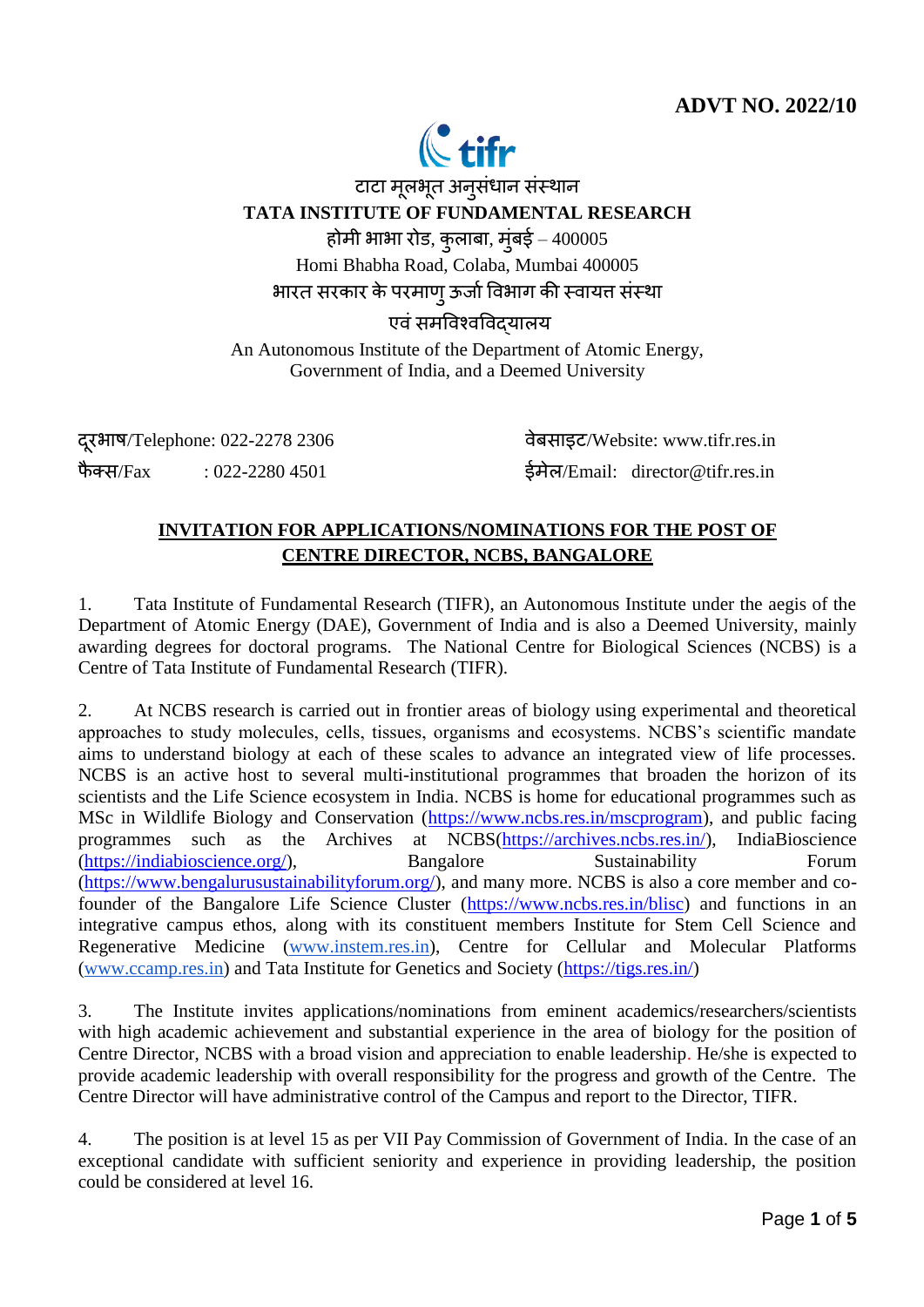5. The selected candidate will be appointed on Direct Recruitment/Deputation/Contract Basis for a period of 5 years. The applicant's age shall normally be no less than 45 years, and shall not be above 60 years as on January 01, 2022 considering the present policy for extension of service for exceptional cases.

6. The Search-cum-Selection Committee will consider applications received in response to this advertisement as well as nominations received from eminent academic persons. The appointment will be based on the approval of the TIFR Council of Management.

### **Essential Qualifications**

7. The candidate should have a Doctoral Degree in biology or any other related interdisciplinary area and should be an outstanding scientist with high academic eminence both nationally and internationally and demonstrated administrative capabilities, and be willing to engage with science across the spectrum of research carried out at NCBS

#### **Essential Experience**

8. For Direct Recruitment. At least 15 years of teaching/research experience in a recognized national / international universities / research institutes / corporate or industrial R&D Labs etc. in the domain areas of biology or any other related interdisciplinary area as faculty / scientist. Research experience will also include research carried out during the post-doctoral work.

9. For Deputation / Contract. Scientists or Technologists working in the Central/State Governments/Universities/Recognized Research Institutions/Semi Government, Statutory or Autonomous Organisations in India, possessing the essential educational qualification and experience mentioned above and (i) holding analogous post or (ii) with 1 year regular service in level 14 or equivalent.

#### **Application / Nomination process**

10. In the case of Direct Applications: Applicants should provide proven records of their experience as represented by publication. They should include a brief vision statement along with appropriate supportive materials, which will be examined and processed further by the Search Committee. Names of four eminent academics that have personal knowledge of the candidate should be included as references. The information in the enclosed format should be sent along with testimonials in support of qualifications and experience.

11. In the case of nominations. Eminent persons nominating a candidate may forward the candidate's nomination along with recommendations and documents in support of qualifications and experience.

#### **General Information**

12. The tenure of the appointment will be for five years from the date of appointment or until **superannuation**, whichever is earlier.

13. The qualifications prescribed are the minimum requirement and these do not automatically make candidates eligible for an interview. Based on bio-data, screening will be conducted to shortlist candidates for interview. TIFR reserves its right to call only those candidates who are found eligible after screening for interview or for the selection process. Candidates called for interview will have to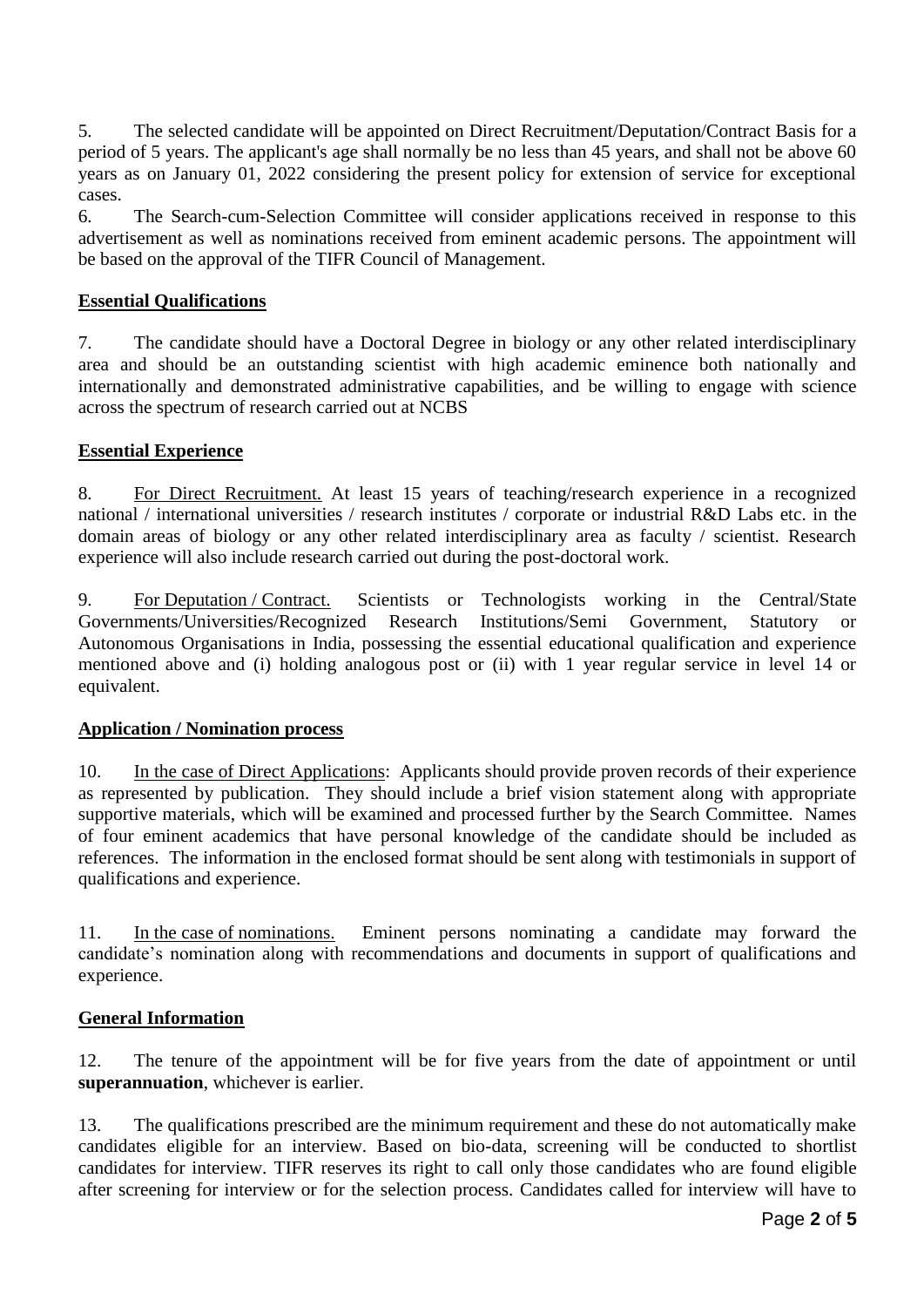produce all relevant original documents in proof of details furnished in their applications at the time of interview. TIFR reserves the right not to fill up the post if it so decides.

14. Government strives to have a workforce that reflects gender balance, and women candidates are encouraged to apply.

15. If sent by post, the envelope containing the application / nomination must be superscribed with **"Application for the post of "Centre Director, NCBS" and forwarded** to Chair, NCBS Search Committee, **Director's Office, Tata Institute of Fundamental Research, Homi Bhabha Road, Colaba, Mumbai – 400 005, India. Or it may be sent through email to [ncbssearch@tifr.res.in](mailto:ncbssearch@tifr.res.in)**. All applications/nominations must be received by **June 30, 2022**.

16. Corrigendum, if any, on this advertisement will be issued only on the Institute's website **<http://www.tifr.res.in/positions>**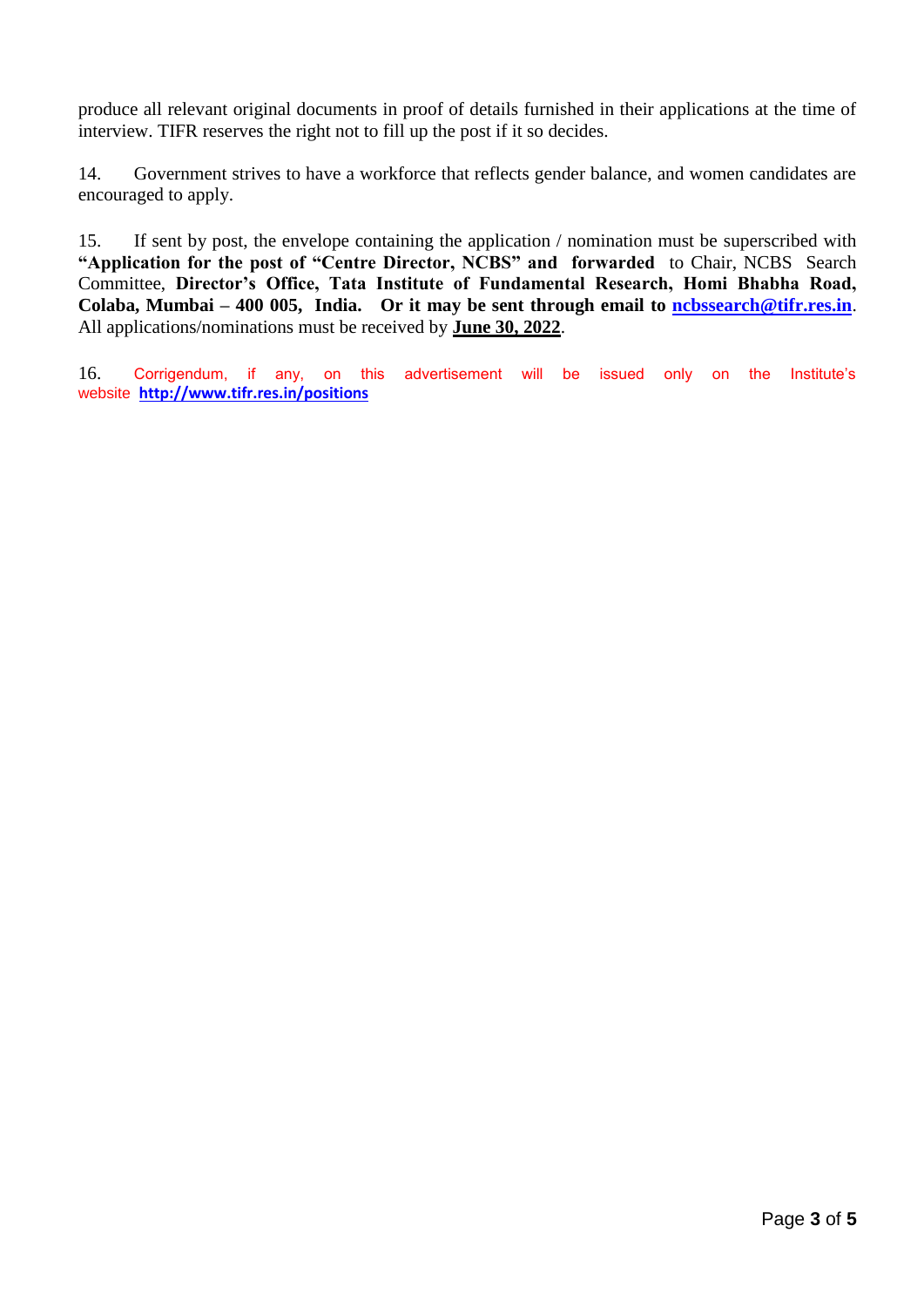### **FORMAT OF APPLICATION FOR THE POST OF CENTRE DIRECTOR, NCBS**

Affix your latest passport size, color photograph

| $\mathbf{1}$   | Name of Applicant             |          |
|----------------|-------------------------------|----------|
| 2              | Gender                        |          |
| $\overline{3}$ | Date of Birth                 |          |
| $\overline{4}$ | <b>Correspondence Address</b> |          |
| 5              | Telephone No.                 | STD Code |
|                | E-Mail                        |          |

## 6. Educational qualification (Including post-doctoral fellowship) Graduation and Above

| Sr.<br>No.               | <b>Degree</b> | Subject (s) | <b>Year / Division</b> | <b>Institution / University</b> |
|--------------------------|---------------|-------------|------------------------|---------------------------------|
|                          |               |             |                        | <b>Place /Country</b>           |
|                          |               |             |                        |                                 |
| $\overline{\mathbf{ii}}$ |               |             |                        |                                 |
| iii                      |               |             |                        |                                 |